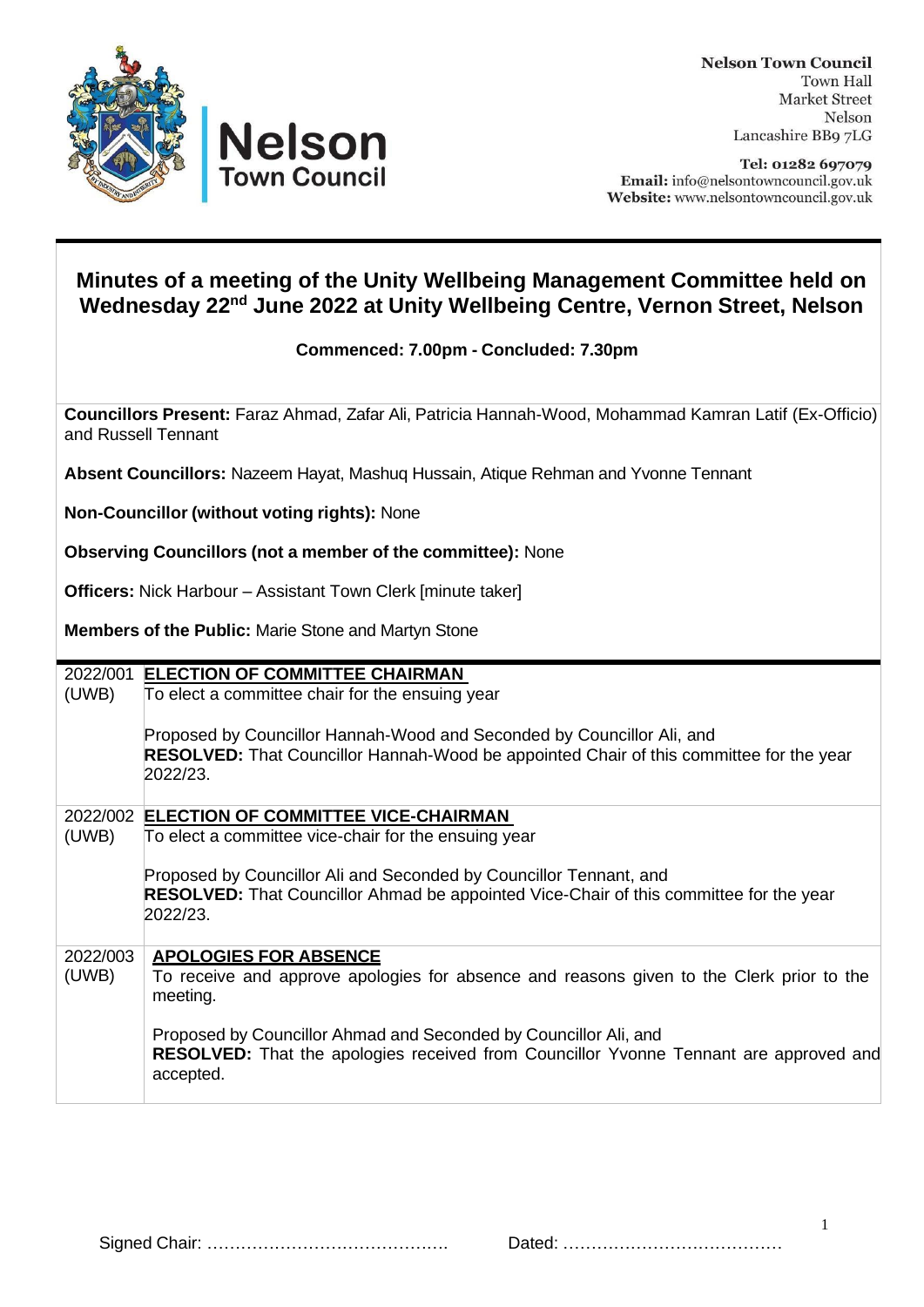| 2022/004 | DECLARATIONS OF INTERESTS                                                                                                                                                                                                                                     |
|----------|---------------------------------------------------------------------------------------------------------------------------------------------------------------------------------------------------------------------------------------------------------------|
| (UWB)    | To receive disclosures of personal and prejudicial interests from members on matters to be<br>considered at the meeting. Officers are required to make a formal declaration about council                                                                     |
|          | contracts where the employee has a financial interest.                                                                                                                                                                                                        |
|          | None.                                                                                                                                                                                                                                                         |
| 2022/005 | <b>ADJOURNMENT FOR PUBLIC PARTICIPATION</b>                                                                                                                                                                                                                   |
| (UWB)    | To adjourn the meeting for 15 minutes to allow members of the public to make representation<br>on the business of the agenda for the meeting. No resolutions can be under public<br>participation.                                                            |
|          | Two members of the public were present at the meeting – Marie Stone and Martyn Stone. No<br>comments were raised.                                                                                                                                             |
| 2022/006 | <b>MINUTES</b>                                                                                                                                                                                                                                                |
| (UWB)    | To approve the draft minutes of the Unity Wellbeing Management Committee meeting held on<br>23 March 2022.                                                                                                                                                    |
|          | Proposed by Councillor Ahmad and Seconded by Councillor Ali, and                                                                                                                                                                                              |
|          | <b>RESOLVED:</b> That the draft minutes of the Unity Wellbeing Management Committee meeting<br>held on the 23 March 2022 be confirmed as a true record and be signed by the Chair.                                                                            |
| 2022/007 | <b>CLIMATE EMERGENCY ISSUES</b>                                                                                                                                                                                                                               |
| (UWB)    | A standing item to identify and consider council initiatives which will help deal with the climate<br>emergency through Nelson Town Council's functions, facilities, and any other remit.                                                                     |
|          | The Unity Hall Facilities Manager had reported that recently an event had taken place in the                                                                                                                                                                  |
|          | Selina Cooper Hall and once the event had finished at 23:00, the group who hired it let off some<br>fireworks outside of the building.                                                                                                                        |
|          | With the building being based in a residential area and the timing being after 23:00, this should<br>not be allowed to happen.                                                                                                                                |
|          | Proposed by Councillor Ahmad and Seconded by Councillor Ali, and                                                                                                                                                                                              |
|          | RESOLVED: That the office and Facilities Manager stress to people at the time of making<br>bookings that fireworks are not permitted at events, and if anyone does set any off in the<br>future, deposits are to be confiscated.                              |
| 2022/008 | <b>SELINA COOPER PROJECT</b>                                                                                                                                                                                                                                  |
| (UWB)    | To receive an update on the progress being made around the work being carried out following<br>the successful Heritage Lottery bid relating to the suffragist Selina Cooper and the Unity Hall in<br>Nelson, Lancashire and to discuss the next steps.        |
|          | The Assistant Town Clerk stated that the works for the project are now completed and that Gary<br>Webb is still showing groups around the building who are keen to learn more about the history of<br>the hall and Selina Cooper.                             |
|          | Councillor Ali also remarked that there is potentially a second part of the project in the pipeline<br>which could take place working alongside Historic England. Conversations are at an early stage<br>so this is an item to keep an eye on for the future. |
|          | Members noted the update.                                                                                                                                                                                                                                     |
| 2022/009 | <u>REVIVE CAFÉ – VACANCIES AND RE-OPENING</u>                                                                                                                                                                                                                 |
| (UWB)    | To receive an update around the vacancies at and re-opening of the Revive Café at the Unity<br><b>Wellbeing Cente.</b>                                                                                                                                        |
|          | The Assistant Town Clerk informed those present that the job description and advert for the                                                                                                                                                                   |